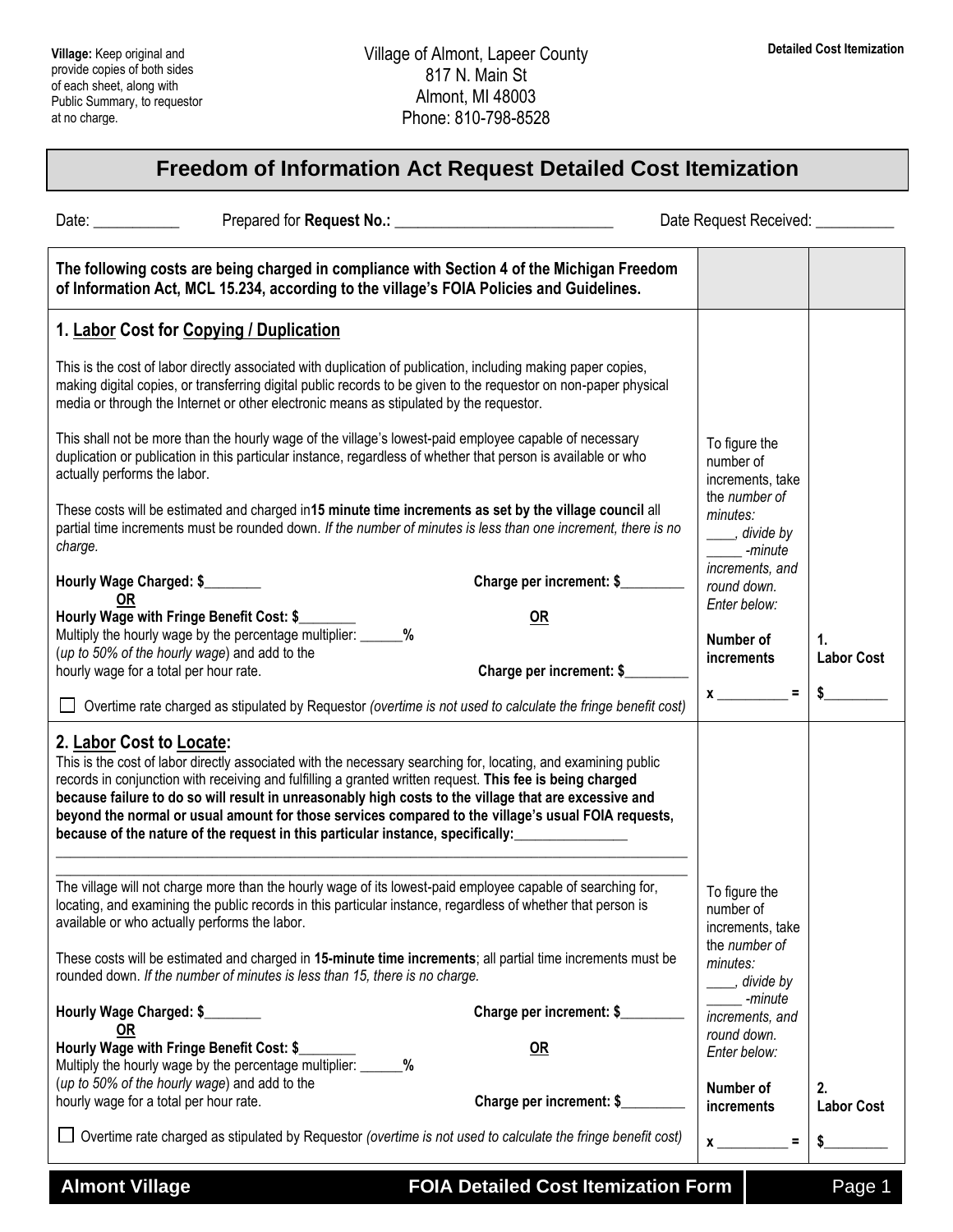| 3a. Employee Labor Cost for Separating Exempt from Non-Exempt (Redacting):                                                                                                                                                                                                                                                                                                                                                                                                                                                                                                                                                                                                                                                                                                                                                                                                                                                                         |                                                                                                                                                                                                      |                                           |
|----------------------------------------------------------------------------------------------------------------------------------------------------------------------------------------------------------------------------------------------------------------------------------------------------------------------------------------------------------------------------------------------------------------------------------------------------------------------------------------------------------------------------------------------------------------------------------------------------------------------------------------------------------------------------------------------------------------------------------------------------------------------------------------------------------------------------------------------------------------------------------------------------------------------------------------------------|------------------------------------------------------------------------------------------------------------------------------------------------------------------------------------------------------|-------------------------------------------|
| (Fill this out if using a village employee. If contracted, use No. 3b instead).                                                                                                                                                                                                                                                                                                                                                                                                                                                                                                                                                                                                                                                                                                                                                                                                                                                                    |                                                                                                                                                                                                      |                                           |
| The village will not charge for labor directly associated with redaction if it knows or has reason to know that it<br>previously redacted the record in question and still has the redacted version in its possession.                                                                                                                                                                                                                                                                                                                                                                                                                                                                                                                                                                                                                                                                                                                             |                                                                                                                                                                                                      |                                           |
| This fee is being charged because failure to do so will result in unreasonably high costs to the village<br>that are excessive and beyond the normal or usual amount for those services compared to the village's<br>usual FOIA requests, because of the nature of the request in this particular instance,<br><u> 1989 - John Stoff, deutscher Stoff, der Stoff, der Stoff, der Stoff, der Stoff, der Stoff, der Stoff, der Sto</u>                                                                                                                                                                                                                                                                                                                                                                                                                                                                                                               |                                                                                                                                                                                                      |                                           |
| This is the cost of labor of a village employee, including necessary review, directly associated with separating<br>and deleting exempt from nonexempt information. This shall not be more than the hourly wage of the village's<br>lowest-paid employee capable of separating and deleting exempt from nonexempt information in this particular<br>instance, regardless of whether that person is available or who actually performs the labor.<br>These costs will be estimated and charged in 15-minute time increments; all partial time increments must be<br>rounded down. If the number of minutes is less than 15, there is no charge.<br>Charge per increment: \$<br>Hourly Wage Charged: \$<br>0R<br>Hourly Wage with Fringe Benefit Cost: \$<br>OR<br>Multiply the hourly wage by the percentage multiplier: _ %<br>(up to 50% of the hourly wage) and add to the<br>Charge per increment: \$<br>hourly wage for a total per hour rate. | To figure the<br>number of<br>increments, take<br>the number of<br>minutes:<br>____, divide by<br>-minute<br>increments, and<br>round down.<br>Enter below:<br>Number of<br>increments<br>$x \sim 1$ | 3a.<br><b>Labor Cost</b><br>$\frac{1}{2}$ |
| Overtime rate charged as stipulated by Requestor (overtime is not used to calculate the fringe benefit cost)                                                                                                                                                                                                                                                                                                                                                                                                                                                                                                                                                                                                                                                                                                                                                                                                                                       |                                                                                                                                                                                                      |                                           |
| 3b. Contracted Labor Cost for Separating Exempt from Non-Exempt (Redacting):<br>(Fill this out if using a contractor, such as the attorney. If using in-house employee, use No. 3a instead.)<br>The village will not charge for labor directly associated with redaction if it knows or has reason to know that it<br>previously redacted the record in question and still has the redacted version in its possession.<br>This fee is being charged because failure to do so will result in unreasonably high costs to the village<br>that are excessive and beyond the normal or usual amount for those services compared to the village's<br>usual FOIA requests, because of the nature of the request in this particular instance,                                                                                                                                                                                                              | To figure the<br>number of<br>increments, take<br>the number of                                                                                                                                      |                                           |
| As this village does not employ a person capable of separating exempt from non-exempt information in this<br>particular instance, as determined by the FOIA Coordinator, this is the cost of labor of a contractor (i.e.: outside<br>attorney), including necessary review, directly associated with separating and deleting exempt information from<br>nonexempt information. This shall not exceed an amount equal to 6 times the state minimum hourly wage rate<br>of $\frac{\text{C} \cdot \text{C} \cdot \text{C}}{\text{C} \cdot \text{C} \cdot \text{C}}$ (currently \$48.90)                                                                                                                                                                                                                                                                                                                                                               | minutes:<br>____, divide by<br>-minute<br>increments, and<br>round down to:<br><i>increments.</i><br>Enter below:<br>Number of                                                                       | $3b$ .                                    |
| These costs will be estimated and charged in 15-minute time increments; all partial time increments must be<br>rounded down. If the number of minutes is less than 15, there is no charge.                                                                                                                                                                                                                                                                                                                                                                                                                                                                                                                                                                                                                                                                                                                                                         | increments                                                                                                                                                                                           | <b>Labor Cost</b>                         |
| Charge per increment: \$<br>Hourly Cost Charged: \$                                                                                                                                                                                                                                                                                                                                                                                                                                                                                                                                                                                                                                                                                                                                                                                                                                                                                                | $\equiv$<br>$\boldsymbol{x}$                                                                                                                                                                         |                                           |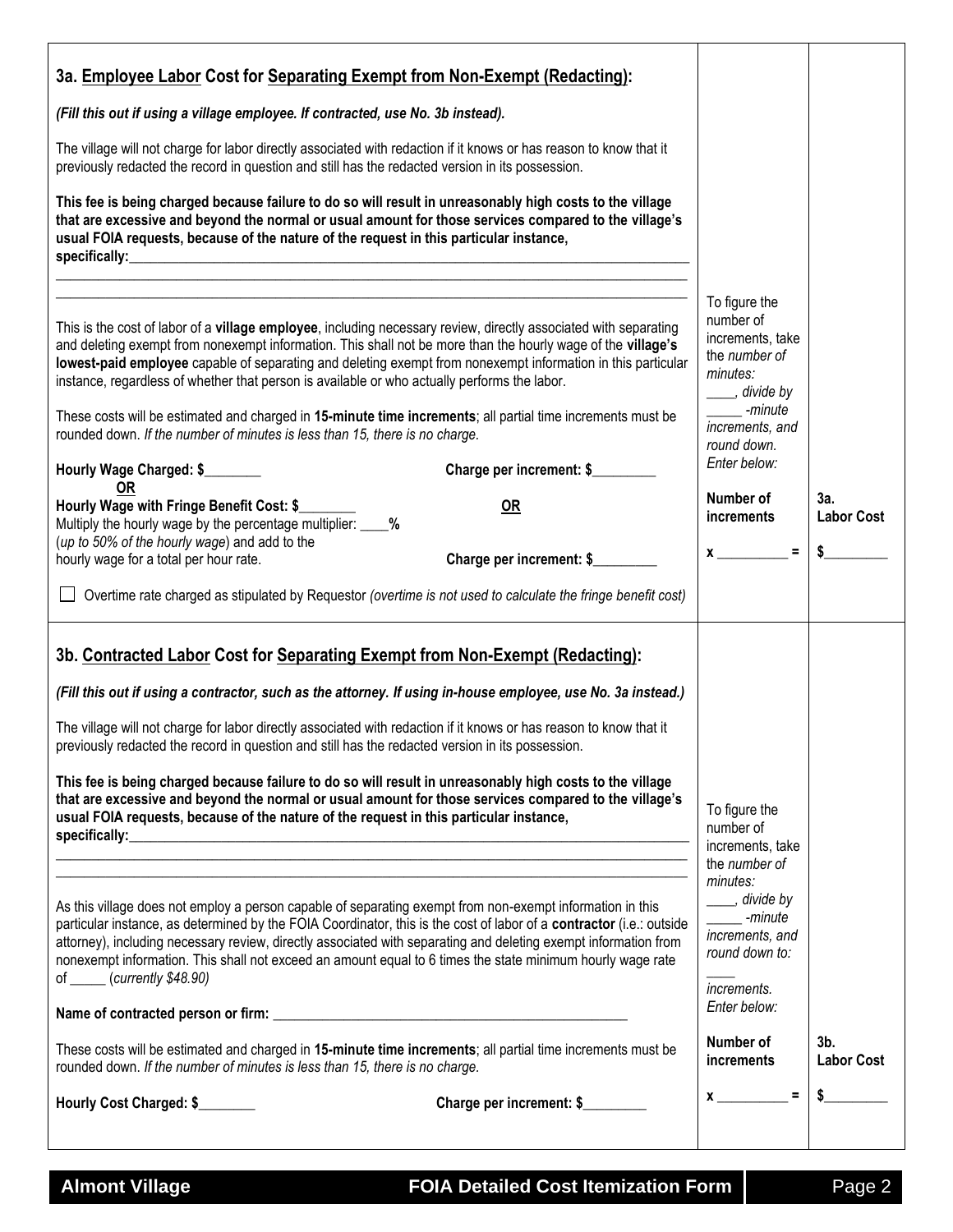| 4. Copying / Duplication Cost:<br>Copying costs may be charged if a copy of a public record is requested, or for the necessary copying of a record<br>for inspection (for example, to allow for blacking out exempt information, to protect old or delicate original<br>records, or because the original record is a digital file or database not available for public inspection).<br>No more than the actual cost of a sheet of paper, up to maximum 10 cents per sheet for:<br>Letter $(8 \frac{1}{2} \times 11$ -inch, single and double-sided): ______ cents per sheet<br>$\bullet$<br>Legal (8 1/2 x 14-inch, single and double-sided): _____ cents per sheet<br>No more than the actual cost of a sheet of paper for other paper sizes:<br>Other paper sizes (single and double-sided): _____ cents / dollars per sheet<br>Actual and most reasonably economical cost of non-paper physical digital media:<br><b>Circle applicable:</b> Disc / Tape / Drive / Other Digital Medium Cost per Item:<br>The cost of paper copies must be calculated as a total cost per sheet of paper. The fee cannot exceed 10<br>cents per sheet of paper for copies of public records made on 8-1/2- by 11-inch paper or 8-1/2- by 14-inch<br>paper. The village must utilize the most economical means available for making copies of public records,<br>including using double-sided printing, if cost saving and available. | Number of<br>Sheets:<br>$x \longrightarrow x$ = $\frac{1}{3}$ = $\frac{1}{3}$<br>$x \sim 2$ = $\frac{1}{3}$<br>No. of Items:<br>$x \sim$ = | Costs:<br>4. Total<br><b>Copy Cost</b><br>$\sim$ |
|------------------------------------------------------------------------------------------------------------------------------------------------------------------------------------------------------------------------------------------------------------------------------------------------------------------------------------------------------------------------------------------------------------------------------------------------------------------------------------------------------------------------------------------------------------------------------------------------------------------------------------------------------------------------------------------------------------------------------------------------------------------------------------------------------------------------------------------------------------------------------------------------------------------------------------------------------------------------------------------------------------------------------------------------------------------------------------------------------------------------------------------------------------------------------------------------------------------------------------------------------------------------------------------------------------------------------------------------------------------------------------------------------------------------|--------------------------------------------------------------------------------------------------------------------------------------------|--------------------------------------------------|
| 5. Mailing Cost:<br>The village will charge the actual cost of mailing, if any, for sending records in a reasonably economical and<br>justifiable manner. Delivery confirmation is not required.<br>The village <i>may</i> charge for the least expensive form of postal delivery confirmation.<br>The village cannot charge more for expedited shipping or insurance unless specifically requested by<br>the requestor.*<br>Actual Cost of Envelope or Packaging: \$<br><b>Actual Cost of Postage: \$</b><br>per stamp<br>per pound<br>S<br>per package<br>Actual Cost (least expensive) Postal Delivery Confirmation: \$<br>*Expedited Shipping or Insurance as Requested: \$<br>* Requestor has requested expedited shipping or insurance                                                                                                                                                                                                                                                                                                                                                                                                                                                                                                                                                                                                                                                                           | Number of<br><b>Envelopes or</b><br>Packages:<br>$x \overline{\phantom{a}}$<br>$=$<br>$\mathbf x$<br>$\equiv$                              | Costs:<br>5. Total<br><b>Mailing Cost</b><br>\$  |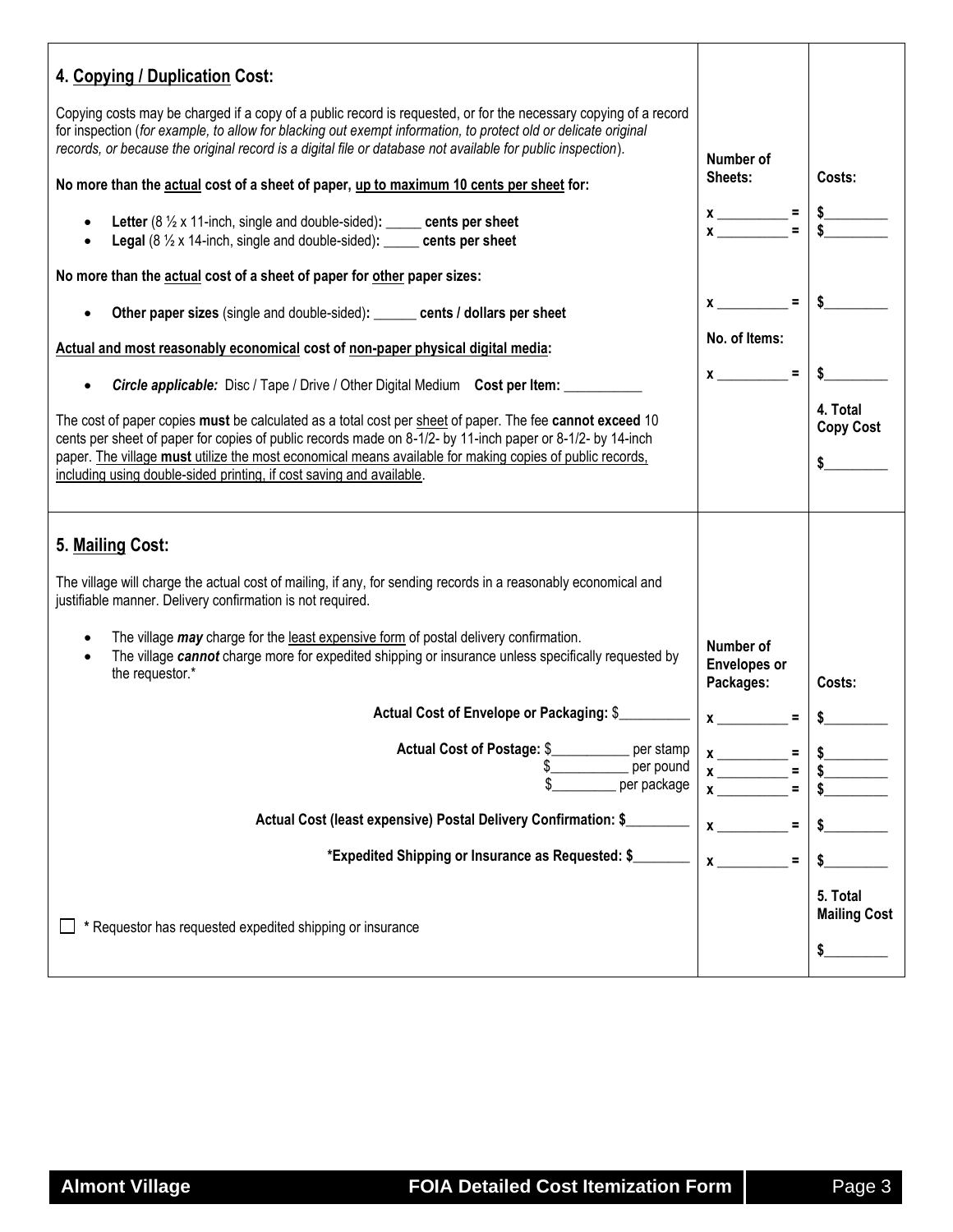| 6a. Copying/Duplicating Cost for Records Already on Village's Website:<br>If the public body has included the website address for a record in its written response to the requestor, and the<br>requestor thereafter stipulates that the public record be provided to him or her in a paper format or non-paper<br>physical digital media, the village will provide the public records in the specified format and may charge copying<br>costs to provide those copies.<br>No more than the actual cost of a sheet of paper, up to maximum 10 cents per sheet for:<br>Letter $(8 \frac{1}{2} \times 11$ -inch, single and double-sided): _____ cents per sheet<br><b>Legal</b> ( $8\frac{1}{2}$ x 14-inch, single and double-sided): _____ cents per sheet<br>No more than the actual cost of a sheet of paper for other paper sizes:<br>Other paper sizes (single and double-sided): ______ cents / dollars per sheet                                                                                                                             | Number of<br>Sheets:<br>$x \longrightarrow x$ = $\frac{1}{3}$<br>$=$<br>$x$ <sub>——</sub><br>No. of Items:                                                                                                                                                                                                                                                      | Costs:                             |
|----------------------------------------------------------------------------------------------------------------------------------------------------------------------------------------------------------------------------------------------------------------------------------------------------------------------------------------------------------------------------------------------------------------------------------------------------------------------------------------------------------------------------------------------------------------------------------------------------------------------------------------------------------------------------------------------------------------------------------------------------------------------------------------------------------------------------------------------------------------------------------------------------------------------------------------------------------------------------------------------------------------------------------------------------|-----------------------------------------------------------------------------------------------------------------------------------------------------------------------------------------------------------------------------------------------------------------------------------------------------------------------------------------------------------------|------------------------------------|
| Actual and most reasonably economical cost of non-paper physical digital media:<br><b>Circle applicable:</b> Disc / Tape / Drive / Other Digital Medium Cost per Item:<br>Requestor has stipulated that some / all of the requested records that are already available on the<br>village's website be provided in a paper or non-paper physical digital medium.                                                                                                                                                                                                                                                                                                                                                                                                                                                                                                                                                                                                                                                                                    | $x \sim$ =                                                                                                                                                                                                                                                                                                                                                      | 6a. Web<br><b>Copy Cost</b>        |
| 6b. Labor Cost for Copying/Duplicating Records Already on Village's Website:<br>This shall not be more than the hourly wage of the village's lowest-paid employee capable of necessary<br>duplication or publication in this particular instance, regardless of whether that person is available or who<br>actually performs the labor. These costs will be estimated and charged in 15-minute time increments); all<br>partial time increments must be rounded down. If the number of minutes is less than 15, there is no charge.<br>Hourly Wage Charged: \$<br>Charge per increment: \$<br>0R<br>Hourly Wage with Fringe Benefit Cost: \$<br><b>OR</b><br>Multiply the hourly wage by the percentage multiplier: _______ %<br>and add to the hourly wage for a total per hour rate.<br>Charge per increment: \$<br>The village may use a fringe benefit multiplier greater<br>than the 50% limitation, not to exceed the actual costs of providing the information in the specified format.<br>Overtime rate charged as stipulated by Requestor | To figure the<br>number of<br>increments, take<br>the number of<br>minutes:<br>____, divide by<br>-minute<br>increments, and<br>round down.<br>Enter below:<br>Number of<br>increments<br>Ξ<br><b>X</b>                                                                                                                                                         | 6b. Web<br><b>Labor Cost</b><br>\$ |
| 6c. Mailing Cost for Records Already on Village's Website:                                                                                                                                                                                                                                                                                                                                                                                                                                                                                                                                                                                                                                                                                                                                                                                                                                                                                                                                                                                         | Number:                                                                                                                                                                                                                                                                                                                                                         | Costs:                             |
| Actual Cost of Envelope or Packaging: \$<br>Actual Cost of Postage: \$___________ per stamp / per pound / per package<br>Actual Cost (least expensive) Postal Delivery Confirmation: \$<br>*Expedited Shipping or Insurance as Requested: \$<br>* Requestor has requested expedited shipping or insurance                                                                                                                                                                                                                                                                                                                                                                                                                                                                                                                                                                                                                                                                                                                                          | Ξ<br>$\mathbf x$ and $\mathbf x$ and $\mathbf x$ and $\mathbf x$ and $\mathbf x$ and $\mathbf x$ and $\mathbf x$ and $\mathbf x$ and $\mathbf x$ and $\mathbf x$ and $\mathbf x$ and $\mathbf x$ and $\mathbf x$ and $\mathbf x$ and $\mathbf x$ and $\mathbf x$ and $\mathbf x$ and $\mathbf x$ and $\mathbf x$ and $\mathbf x$ and<br>$=$<br>$\boldsymbol{x}$ | 6c. Web<br><b>Mailing Cost</b>     |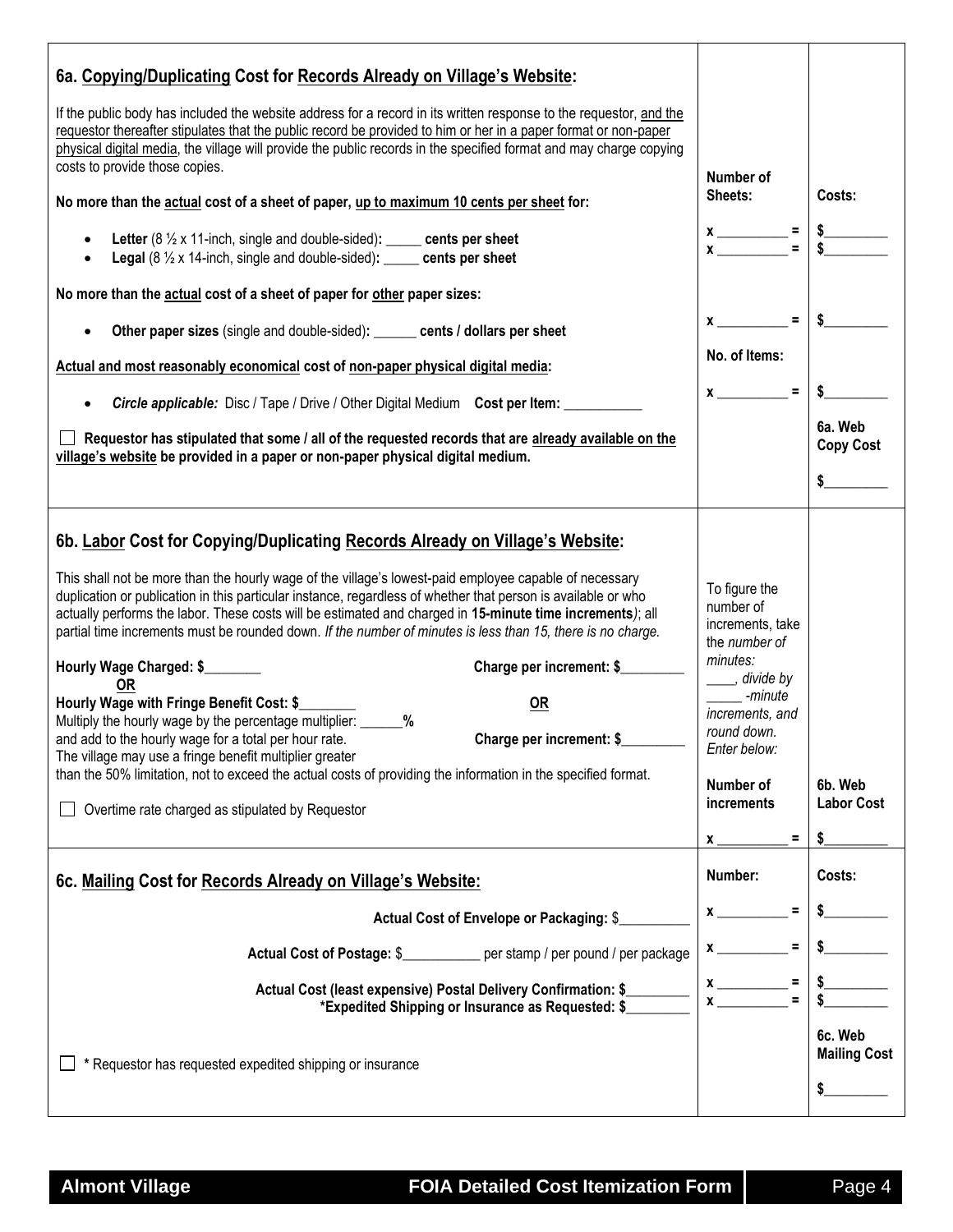| <b>Subtotal Fees Before Waivers, Discounts or Deposits:</b><br>Cost estimate<br>Bill<br>$\Box$<br><b>Estimated Time Frame to Provide Records:</b><br>3b. Contract Labor Cost to Redact:<br>(days or date)<br>6a. Copying/Duplication of Records on Website:<br>The time frame estimate is nonbinding upon the village, but<br>6b. Labor Cost for Copying Records on Website:<br>the village is providing the estimate in good faith. Providing an<br>6c. Mailing Costs for Records on Website:<br>estimated time frame does not relieve the village from<br>any of the other requirements of this act.                                                                                                                                                                                                                                                                                                                                                                                                                                                                                                                                                                                                                                                                                                                                                     | 1. Labor Cost for Copying:<br>2. Labor Cost to Locate:<br>3a. Labor Cost to Redact:<br>4. Copying/Duplication Cost:<br>5. Mailing Cost:<br><b>Subtotal Fees:</b> | $\frac{1}{2}$<br>$\frac{1}{2}$<br>$\frac{1}{2}$<br>$\frac{1}{2}$<br>$\frac{1}{2}$<br>$\frac{1}{2}$ |
|------------------------------------------------------------------------------------------------------------------------------------------------------------------------------------------------------------------------------------------------------------------------------------------------------------------------------------------------------------------------------------------------------------------------------------------------------------------------------------------------------------------------------------------------------------------------------------------------------------------------------------------------------------------------------------------------------------------------------------------------------------------------------------------------------------------------------------------------------------------------------------------------------------------------------------------------------------------------------------------------------------------------------------------------------------------------------------------------------------------------------------------------------------------------------------------------------------------------------------------------------------------------------------------------------------------------------------------------------------|------------------------------------------------------------------------------------------------------------------------------------------------------------------|----------------------------------------------------------------------------------------------------|
| <b>Waiver: Public Interest</b><br>A search for a public record may be conducted or copies of public records may be furnished without charge or at<br>a reduced charge if the village determines that a waiver or reduction of the fee is in the public interest because<br>searching for or furnishing copies of the public record can be considered as primarily benefiting the general<br>public.<br>All fees are waived<br><b>OR</b><br>All fees are reduced by: _________%                                                                                                                                                                                                                                                                                                                                                                                                                                                                                                                                                                                                                                                                                                                                                                                                                                                                             | <b>Subtotal Fees</b><br><b>After Waiver:</b>                                                                                                                     | \$                                                                                                 |
| Discount: Indigence<br>A public record search must be made and a copy of a public record must be furnished without charge for the<br>first \$20.00 of the fee for each request by an individual who is entitled to information under this act and who:<br>1) Submits an affidavit stating that the individual is indigent and receiving specific public assistance, OR<br>2) If not receiving public assistance, stating facts showing inability to pay the cost because of indigence.<br>If a requestor is ineligible for the discount, the public body shall inform the requestor specifically of the reason<br>for ineligibility in the public body's written response. An individual is ineligible for this fee reduction if ANY of the<br>following apply:<br>(i) The individual has previously received discounted copies of public records from the same public<br>body twice during that calendar year, OR<br>(ii) The individual requests the information in conjunction with outside parties who are offering or<br>providing payment or other remuneration to the individual to make the request. A public body may<br>require a statement by the requestor in the affidavit that the request is not being made in conjunction<br>with outside parties in exchange for payment or other remuneration.<br><b>Eligible for Indigence Discount</b> | <b>Subtotal Fees</b><br><b>After Discount</b><br>(subtract \$20):                                                                                                | \$                                                                                                 |
| <b>Discount: Nonprofit Organization</b><br>A public record search must be made and a copy of a public record must be furnished without charge for the<br>first \$20.00 of the fee for each request by a nonprofit organization formally designated by the state to carry out<br>activities under subtitle C of the federal Developmental Disabilities Assistance and Bill of Rights Act of 2000 and<br>the federal Protection and Advocacy for Individuals with Mental Illness Act, if the request meets ALL of the<br>following requirements:<br>(i) Is made directly on behalf of the organization or its clients.<br>(ii) Is made for a reason wholly consistent with the mission and provisions of those laws<br>under section 931 of the Michigan Mental Health Code, 1974 PA 258, MCL 330.1931.<br>(iii) Is accompanied by documentation of its designation by the state, if requested by the village.<br><b>Eligible for Nonprofit Discount</b>                                                                                                                                                                                                                                                                                                                                                                                                     | <b>Subtotal Fees</b><br><b>After Discount</b><br>(subtract \$20):                                                                                                |                                                                                                    |